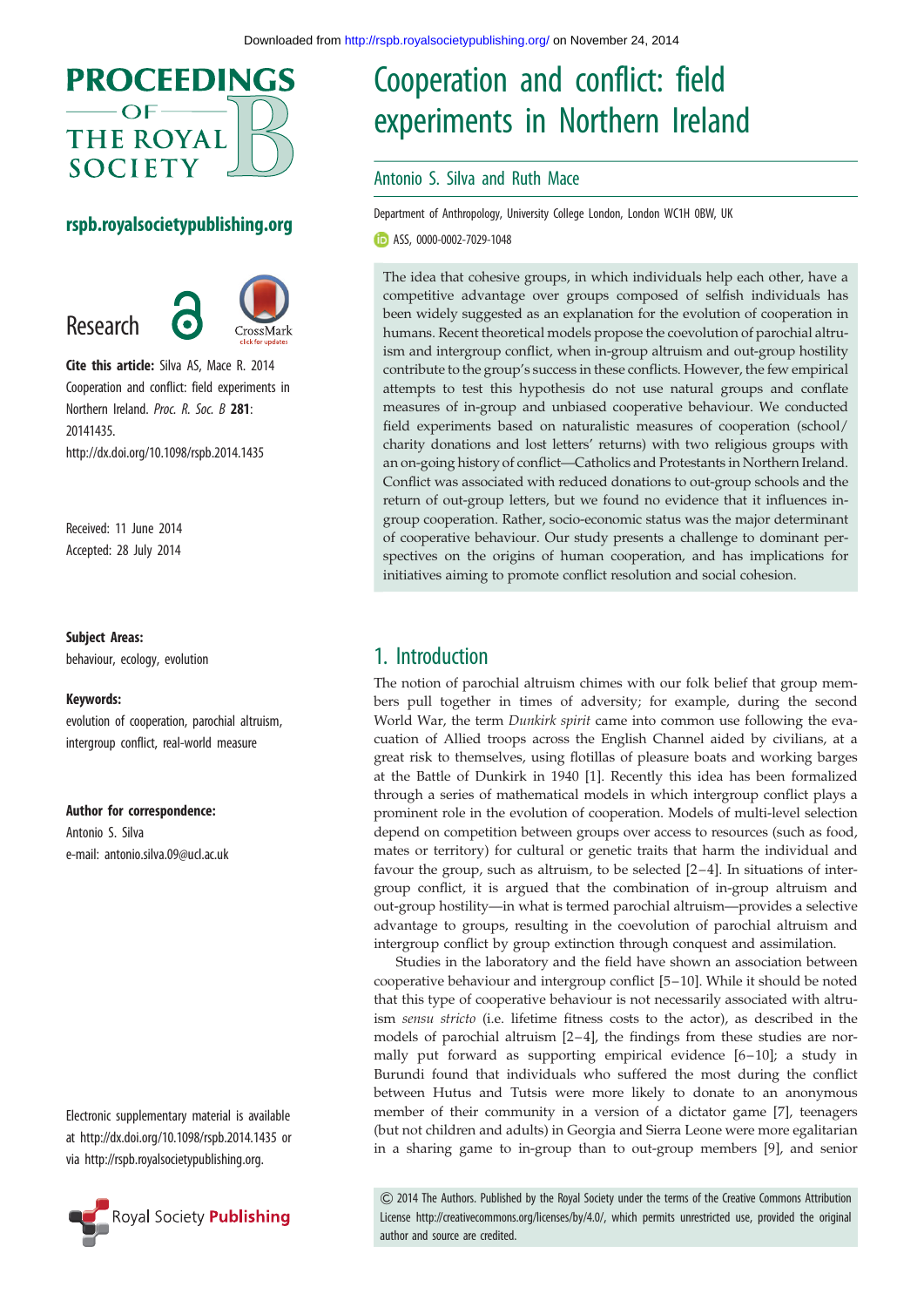2

citizens in Israel were more likely to reject an unfair offer in an ultimatum game during the Israel–Hezbollah war when compared with before and after the war [[8](#page-6-0)].

However, these studies are hindered by methodological limitations that reduce their explanatory power of real-world evolutionary dynamics. First, the majority do not distinguish between different types of cooperative behaviour, conflating in-group with unbiased cooperation (i.e. cooperation with a neutral group), and also failing to measure out-group cooperation (i.e. cooperation with a rival group) [\[7,8,10](#page-6-0)]. Yet, the accurate identification of the specific type of cooperative behaviour is crucial in the models of the evolution of cooperation through intergroup conflict, as a group benefit is only obtained if cooperation is aimed towards the in-group and not indiscriminately applied [[11\]](#page-6-0). Second, the experimental set-up of these studies [\[5](#page-6-0)–[10](#page-6-0)], while sometimes based in a setting of conflict, never consists of games played between individuals from both groups that are in actual conflict, instead using children from different schools [\[9](#page-6-0)], anonymous neighbours who may or may not have shared group membership [[7](#page-6-0)] or senior citizens from the same ethnic group [[8](#page-6-0)]. Experiments using these types of abstract group categorization may not reflect the true dynamics of intergroup competition and prompt the subjects to play according to other real-life cooperative social norms that are not relevant to the hypotheses being tested [\[12](#page-6-0)–[15](#page-6-0)]; for example, the Orma of Kenya are more likely to contribute to a public good game, as the game is similar to an existing structure of social contribution, the harambee [\[15,16](#page-6-0)]. Thus, other groups with lower average contributions are not necessarily less cooperative; it may just be that the games invoke no real-life norm for those groups. Finally, there is evidence of a lack of consistency between different game-based measures of cooperation within the same individuals and populations [[12\]](#page-6-0), alongside concerns that players in some traditional economic games may not fully comprehend the pay-off structure involved [\[17](#page-6-0),[18](#page-7-0)].

In our study, we address these issues by establishing an experimental set-up based on real-world institutions and cultural groups, and the use of novel naturalistic experimental methods, school/charity donations and lost letters. Our experimental design aims to capture the context-dependent nature of cooperation by measuring cooperative behaviour in a real-world setting, with the lost letter experiment indicating a time commitment to find a post-box and the donation experiment associated with a monetary cost and benefit. In particular, the use of donations to primary schools in our experiments intends to reflect actual intergroup grievances in Northern Ireland associated with school funding [\[19](#page-7-0)]. The individuals in our study are not aware that the donations or lost letters were part of an experiment, therefore minimizing the artificiality typical of most laboratory and field-based economic games.

We measure cooperative behaviour using two groups with a long and ongoing history of conflict: Catholics and Protestants in Belfast, Northern Ireland. This conflict dates back to the seventeenth century, but a renewed bout of violence erupted in the 1960s resulting in over 3000 people killed and tens of thousands injured [\[20](#page-7-0)]. The intensity of the conflict has eased since the Good Friday Agreement in 1998, but in 2011 alone over 130 sectarian bombings and shootings were recorded [[21\]](#page-7-0). The levels of residential, marital and educational segregation between the two groups are striking; the large majority of the population still live

in segregated neighbourhoods (sometimes separated by separation walls); 94% of children attend segregated schools [\[21](#page-7-0)] and only 12% of marriages are between people of a different religion [[22\]](#page-7-0). These two endogamous communities thus have high levels of segregation, a history of violent conflict and clearly defined group boundaries and institutions, making them a highly relevant population in which to test hypotheses related to the evolution and maintenance of cooperation through intergroup conflict.

# 2. Methods

We ran two large-scale experiments—school donations and lost letter experiments—to measure biased (towards the in-group or out-group) and unbiased cooperative behaviour across different Belfast neighbourhoods representing a wide range of socio-economic characteristics.

First, we conducted a door-to-door survey of 940 individuals in 22 neighbourhoods [\(figure 1\)](#page-2-0) in which people received £5 for their participation. The questionnaire included questions on individual socio-economic status (SES) and experiences of the conflict, specifically questions on whether the individual had been attacked or felt threatened by the other group. We created a sectarian threat index from a factor analysis of variables related to the individual exposure to sectarian attacks and threat, which we used as a measure of intergroup conflict (see the electronic supplementary material).

From this survey sample, we randomly allocated a subsample of 466 individuals in 16 neighbourhoods (electronic supplementary material, figure S2) to take part in the donation experiment that was conducted immediately after the completion of the questionnaire. The subsample random allocation was determined by performing the donation experiment at two out every three houses visited in the neighbourhood. Individuals in this subsample were offered the possibility of donating part or all of the money to the local Catholic or Protestant primary school or a neutral charity unaffiliated with any religious group, Save the Children. Individuals were only offered the option to donate to a single institution, which was randomly allocated.

Second, we ran a lost letter experiment [[23](#page-7-0)] for which we dropped 832 stamped letters in the same 22 neighbourhoods where the survey was conducted in two rounds in May and June 2012 ( $n = 624$ ) and 2013 ( $n = 208$ ). These stamped letters were addressed to either fictional sectarian or neutral charities (CatholicAID, ProtestantAID and CancerAID; electronic supplementary material, figure S4) and were dropped by two researchers on the pavement with the address facing up on rain-free days. To avoid a return bias dependent on the day and time that the letters were dropped (e.g. when the postman or street cleaners come), each neighbourhood was visited three times at three different time slots (morning, lunchtime and afternoon) on three different days, which were randomly selected (see the electronic supplementary material for more details).

The school donation is a natural experiment that has essentially the same pay-off structure as a dictator game [[24](#page-7-0)], albeit one that is administered surreptitiously and involves real-life cooperative behaviour involving an institution. We are then able to measure the level of cooperation towards a neutral institution (donating to Save the Children), an in-group institution (e.g. Catholic individual donating to a Catholic school) and an out-group institution (e.g. Catholic individual donating to a Protestant school). The lost letter experiment provides an additional measure of cooperative behaviour; we measured unbiased cooperation by the return rate of letters addressed to CancerAID and biased cooperation by the return rate of letters addressed to CatholicAID and ProtestantAID in predominantly Protestant and Catholic neighbourhoods (more than 75%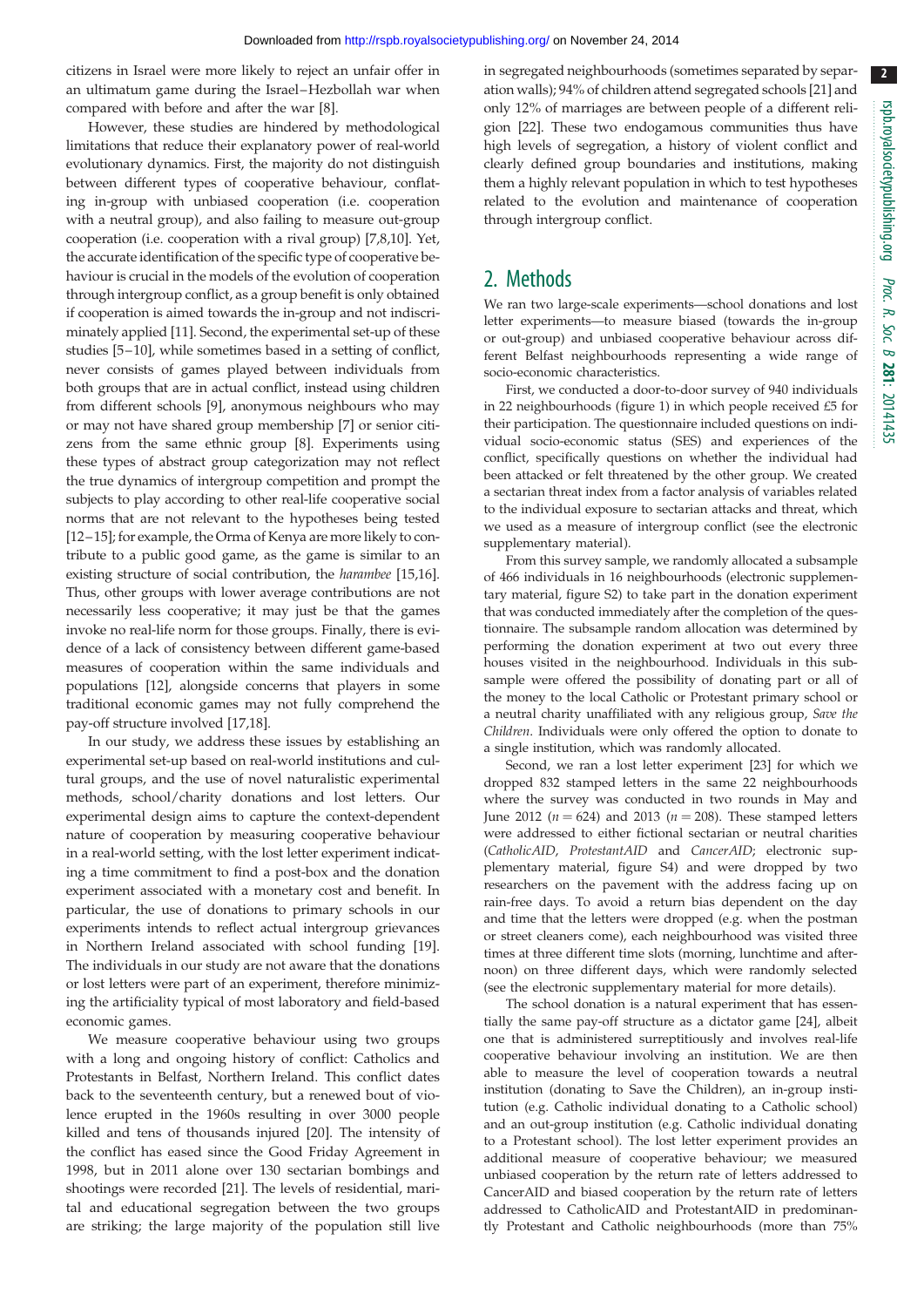<span id="page-2-0"></span>

Figure 1. Sample of 22 neighbourhoods in Belfast, UK where the surveys and lost letters experiment were conducted. See the electronic supplementary material, figure S2 for subsample of neighbourhoods where the donations experiment was conducted.

composition of one group), measuring in-group cooperation when the letter is addressed to an organization representing the neighbourhood's majority group and out-group cooperation when the letter is addressed to an organization representing the neighbourhood's minority group.

We test two main hypotheses derived from the theoretical models of intergroup conflict and parochial altruism [\[2](#page-6-0)-4]. First, we predict increased exposure to intergroup conflict will be associated with both increased in-group cooperation and decreased out-group cooperation (i.e. parochial altruism), at both the individual and neighbourhood level. Second, we predict intergroup conflict will better explain the variation in in-group cooperation than unbiased cooperation. To test these hypotheses we use multi-level logistic regressions with the binary response variable of donation or no donation and a logistic regression with the binary response variable of the return or not of a lost letter. We ran one regression for overall donations and one for lost letters' overall returns, plus three separate ones by treatment type. The main explanatory variables of interest are the individual level of sectarian threat for the donation analyses and the neighbourhood aggregate level of sectarian threat for the lost letters analyses, and the interactions between these threat variables and the three different treatments (neutral, in-group and out-group). In the donation analyses, we controlled for individual age, gender, educational level household income, religion, having children and neighbourhood level of religious heterogeneity; for the lost letter analyses, we controlled for religious composition, aggregate household income, number of postboxes, population density and level of religious heterogeneity at the neighbourhood level (see the electronic supplementary material for more detail). The multi-level structure of the analysis allows us to control for the non-independence of individuals' behaviour clustered at the neighbourhood level [[25](#page-7-0)].

# 3. Results

The majority of people chose to donate (68.0%), with 76.6% donating to Save the Children, 76.1% to an in-group school and 51.5% to an out-group school. The majority of lost letters were also returned (61.6%), with 65.3% of CancerAID letters, 62.5% of in-group letters and 53.3% of out-group letters being returned ([table 1](#page-3-0)). We found clear evidence for the existence of parochialism with individuals 25% more likely to donate to an in-group school than an out-group school and 11% more likely to return an in-group letter than an out-group letter (electronic supplementary material, tables S4 and S5).

We also found that intergroup conflict was associated with reduced levels of out-group cooperation; individuals who had experienced greater sectarian violence and felt the most threatened by the other group were less likely to donate money to an out-group school ([table 2](#page-3-0)), and in neighbourhoods with higher mean threat levels a lost letter addressed to an out-group institution (relative to the majority population) was less likely to be returned ([table 3](#page-4-0)). At the mean values for all other traits, individuals with the lowest threat levels had a 64% chance of donating to an out-group school, compared with 20% chance for individuals with the highest threat levels [\(figure 2\)](#page-4-0). For lost letters there was a 70% chance of out-group letters being returned in low threat neighbourhoods, compared with only 30% in high threat neighbourhoods ([figure 3](#page-5-0)). However, we found no evidence for an association between intergroup conflict and cooperation with the in-group, with neither individual nor neighbourhood threat levels significantly predicting donations to in-group schools or returns of in-group letters, respectively (tables [2](#page-3-0) and [3](#page-4-0); figures [2](#page-4-0) and [3](#page-5-0)). We also did not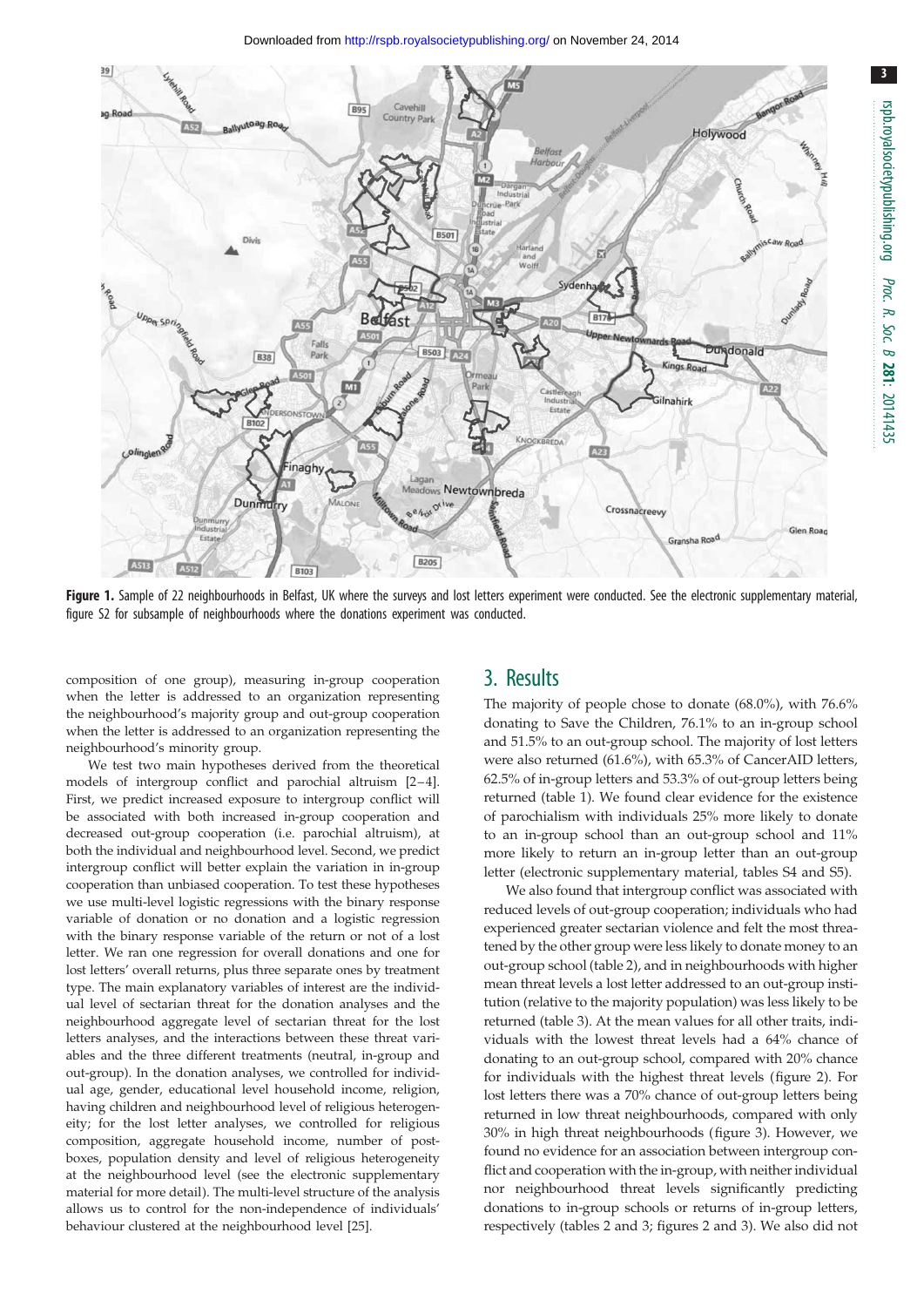### Downloaded from<http://rspb.royalsocietypublishing.org/>on November 24, 2014

<span id="page-3-0"></span>Table 1. Percentage of donations to schools/charity for Catholic and Protestant individuals, and number of lost letters returned by letter and neighbourhood type. (Catholic neighbourhood:  $>$ 75% Catholic; Protestant neighbourhood: <25% Catholic; Mixed neighbourhood: 25% <  $>$ 75%.)

|                          | individual             |                          |                          |                   |                        |                        |       |
|--------------------------|------------------------|--------------------------|--------------------------|-------------------|------------------------|------------------------|-------|
| donation type            | overall $(n = 497)$    |                          | protestant ( $n = 239$ ) |                   |                        | catholic ( $n = 258$ ) |       |
| overall $(n = 497)$      | £0                     | 32.0%                    | £0                       | 36.8%             |                        | £0                     | 27.5% |
|                          | £5                     | 62.4%                    | £5                       | 56.9%             |                        | £5                     | 67.4% |
|                          | other                  | 5.6%                     | other                    | 6.3%              |                        | other                  | 5.0%  |
| protestant ( $n = 166$ ) | £0                     | 34.4%                    | £0                       | 25.3%             |                        | £0                     | 42.5% |
|                          | f5                     | 59.0%                    | £5                       | 68.4%             |                        | £5                     | 50.6% |
|                          | other                  | 6.6%                     | other                    | 6.3%              |                        | other                  | 6.9%  |
| catholic ( $n = 164$ )   | £0                     | 38.4%                    | £0                       | 55.0%             |                        | £0                     | 22.6% |
|                          | £5                     | 56.1%                    | £5                       | 38.8%             |                        | £5                     | 72.6% |
|                          | other                  | 5.5%                     | other                    | 6.2%              |                        | other                  | 4.8%  |
| neutral ( $n = 167$ )    | £0                     | 23.4%                    | £0                       | 30.0%             |                        | £0                     | 17.2% |
|                          | f5                     | 71.9%                    | £5                       | 63.8%             |                        | £5                     | 79.3% |
|                          | other                  | 4.7%                     | other                    | 6.2%              |                        | other                  | 3.5%  |
|                          | neighbourhood          |                          |                          |                   |                        |                        |       |
| letter type              | overall ( $n = 1056$ ) | protestant ( $n = 384$ ) |                          | mixed $(n = 336)$ | catholic ( $n = 336$ ) |                        |       |
| overall ( $n = 1056$ )   | 61.6%                  | 61.5%                    | 65.2%                    |                   | 58.0%                  |                        |       |
| protestant ( $n = 352$ ) | 59.9%                  | 64.1%                    | 64.3%                    |                   | 50.9%                  |                        |       |
| catholic ( $n = 352$ )   | 59.4%                  | 55.5%                    | 62.5%                    |                   | 60.7%                  |                        |       |
| neutral ( $n = 352$ )    | 65.3%                  | 64.8%                    | 68.8%                    |                   | 62.5%                  |                        |       |

**Table 2.** Incidence rate ratios and 95% confidence intervals from multi-level logistic regressions used to predict overall donations ( $n = 466$ ), and neutral ( $n = 158$ ), in-group ( $n = 153$ ) and out-group donations ( $n = 155$ ; Save the Children, Catholic or Protestant primary schools). (\*\*p < 0.01; \*p < 0.05.)

| donations<br>variable                          | overall<br><b>IRR [95 CI]</b> | neutral<br><b>IRR [95 CI]</b> | in-group<br><b>IRR [95 CI]</b> | out-group<br><b>IRR [95 CI]</b> |
|------------------------------------------------|-------------------------------|-------------------------------|--------------------------------|---------------------------------|
| out-group donation (ref. in-group)             | 1.12 [0.46;2.76]              |                               |                                |                                 |
| neutral donation (ref. in-group)               | 1.37 [0.62;3.02]              |                               |                                |                                 |
| threat index                                   | $1.1$ [0.80;1.53]             | $0.94$ $[0.68:1.28]$          | $1.13$ [0.77;1.67]             | $0.63$ [0.40;1.00]*             |
| threat index $\times$ out-group donation       | $0.58$ [0.35;0.96]*           |                               |                                |                                 |
| (ref. threat index $\times$ in-group donation) |                               |                               |                                |                                 |
| threat index $\times$ neutral donation         | $0.82$ [0.54;1.24]            |                               |                                |                                 |
| (ref. threat index $\times$ in-group donation) |                               |                               |                                |                                 |
| GCSE (ref. primary school)                     | 1.33 [0.92;1.93]              | 1.39 [0.75;2.58]              | $1.21$ $[0.62;2.34]$           | 2.07 [0.94;4.56]                |
| A-level (ref. primary school)                  | 1.58 [1.03;2.43]*             | 1.31 [0.69;2.50]              | 1.63 [0.59;4.49]               | 3.13 [1.27;7.72]*               |
| undergraduate (ref. primary school)            | 1.41 [0.88;2.26]              | 2.57 [1.05;6.31]*             | $0.92$ $[0.4;2.13]$            | 1.91 [0.68;5.40]                |
| graduate (ref. primary school)                 | 2.02 [1.11;3.68]*             | $1.72$ [0.61;4.86]            | $1.13$ $[0.31;4.1]$            | 6.59 $[1.94;22.35]$ **          |
| mid HH income (ref. low HH income)             | 1.38 [0.99;1.94]              | $1.53$ [0.88;2.68]            | 1.51 [0.82;2.79]               | $1.28$ [0.67;2.46]              |
| high HH Income (ref. low HH income)            | $1.81$ [1.21;2.70]**          | $1.61$ [0.83;3.14]            | 3.45 [1.44;8.28]**             | 1.09 [0.47;2.48]                |
| male (ref. female)                             | 1.09 [0.84:1.42]              | $1.20$ [0.73;1.95]            | 1.38 [0.86;2.23]               | $0.72$ [0.42;1.22]              |
| age                                            | $1.01$ [1.00;1.02]*           | 1.01 [0.99;1.03]              | $1.02$ [1.00;1.04]*            | $1.01$ [0.99;1.03]              |
| protestant (ref. Catholic)                     | $0.76$ [0.58;1.01]            | $0.72$ [0.45;1.15]            | $0.9$ [0.56;1.47]              | $0.69$ [0.40;1.18]              |
| children (ref. no children)                    | $1.62$ [1.17;2.25]**          | $2.00$ [1.12;3.54]*           | $2.06$ [1.09;3.90]*            | $0.84$ [0.46;1.52]              |
| religious heterogeneity                        | 1.00 [0.99;1.01]              | $1.00$ [0.99;1.02]            | 1.01 [0.99;1.02]               | 1.00 [0.98;1.01]                |

4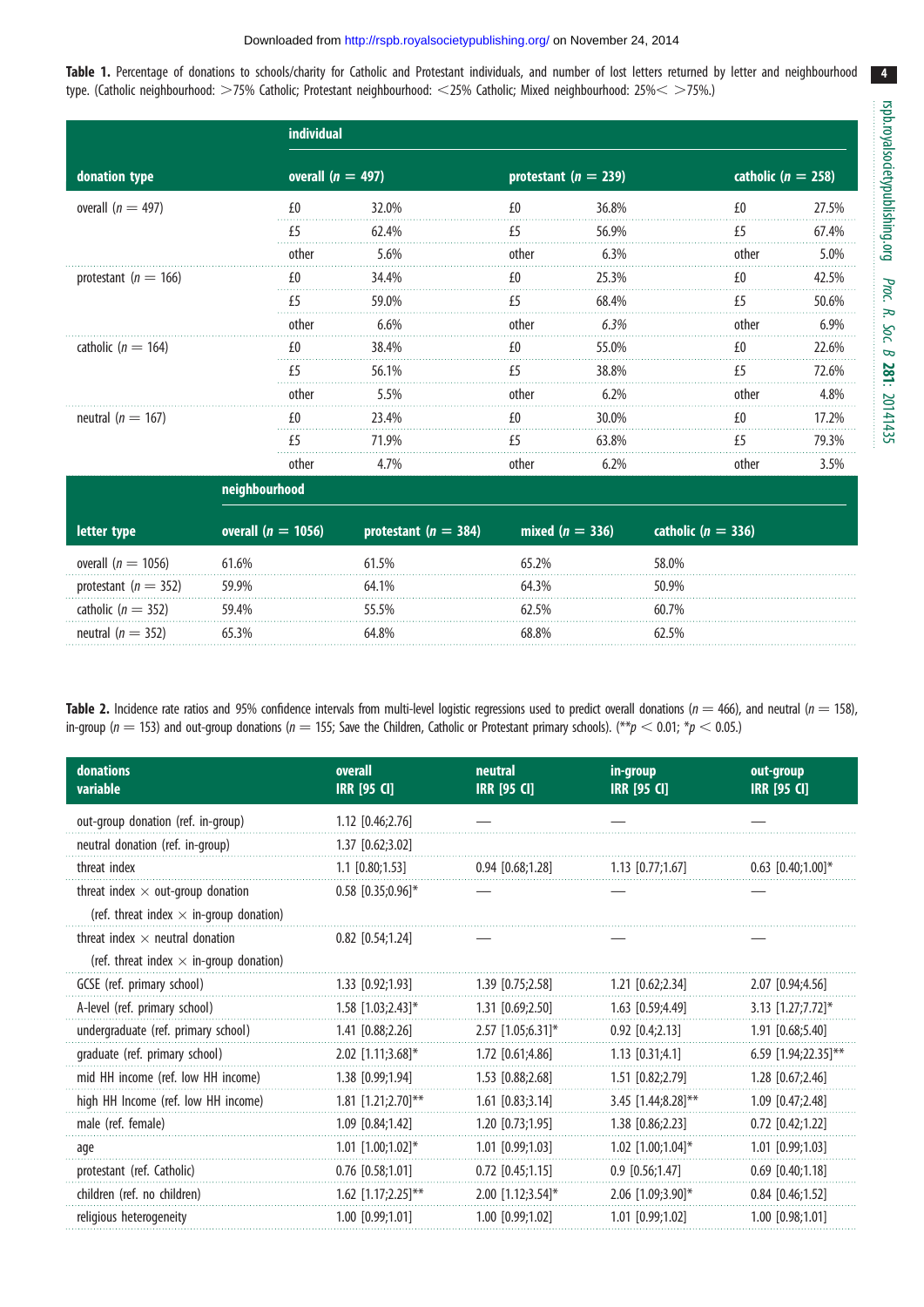Downloaded from<http://rspb.royalsocietypublishing.org/>on November 24, 2014

<span id="page-4-0"></span>

Figure 2. Donations by individual threat index. Predicted probability of an individual donating to an in-group, out-group and neutral institution by the level of individual threat index. This measure is a continuous factor composed of the variables related to the individual exposure to sectarian attacks and threat (details are provided in the electronic supplementary material). This effect is controlled for individual age, gender, educational level, household income, religion, having children and neighbourhood level of religious heterogeneity. Error bars represent the standard errors. (Online version in colour.)

| donations (Pr)<br>0.6<br>0.5<br>0.4<br>0.3<br>0.2<br>0.1<br>$\boldsymbol{0}$<br>0.8                                                                                                                                                                                                                                                                                                                                                                                                                                                                                                                                                                                                                                                                                                                                                                                                                                                                                                                          | 1.3<br>1.8          | 2.8<br>2.3<br>3.3                                              | 4.3<br>3.8         |                      |
|--------------------------------------------------------------------------------------------------------------------------------------------------------------------------------------------------------------------------------------------------------------------------------------------------------------------------------------------------------------------------------------------------------------------------------------------------------------------------------------------------------------------------------------------------------------------------------------------------------------------------------------------------------------------------------------------------------------------------------------------------------------------------------------------------------------------------------------------------------------------------------------------------------------------------------------------------------------------------------------------------------------|---------------------|----------------------------------------------------------------|--------------------|----------------------|
|                                                                                                                                                                                                                                                                                                                                                                                                                                                                                                                                                                                                                                                                                                                                                                                                                                                                                                                                                                                                              | -+- neutral         | threat index<br>$\rightarrow$ in-group $\rightarrow$ out-group |                    |                      |
| Figure 2. Donations by individual threat index. Predicted probability of an individual donating to an in-group, out-group and neutral institution by the level o<br>individual threat index. This measure is a continuous factor composed of the variables related to the individual exposure to sectarian attacks and threat (details are<br>provided in the electronic supplementary material). This effect is controlled for individual age, gender, educational level, household income, religion, having childrer<br>and neighbourhood level of religious heterogeneity. Error bars represent the standard errors. (Online version in colour.)<br>Table 3. Incidence rate ratios and 95% confidence intervals from logistic regressions used to predict the return of all lost letters ( $n = 832$ ), neutral ( $n = 352$ )<br>in-group ( $n = 240$ ) and out-group ( $n = 240$ ) lost letters (addressed to CancerAID, CatholicAID or ProtestantAID). (** $p < 0.01$ ; * $p < 0.05$ .)<br>lost letters | overall             | neutral                                                        | in-group           | out-group            |
| variable                                                                                                                                                                                                                                                                                                                                                                                                                                                                                                                                                                                                                                                                                                                                                                                                                                                                                                                                                                                                     | <b>IRR [95 CI]</b>  | <b>IRR [95 CI]</b>                                             | <b>IRR [95 CI]</b> | <b>IRR [95 CI]</b>   |
| in-group donation (ref. neutral)                                                                                                                                                                                                                                                                                                                                                                                                                                                                                                                                                                                                                                                                                                                                                                                                                                                                                                                                                                             | 1.40 [0.44;4.39]    |                                                                |                    |                      |
| out-group donation (ref. neutral)                                                                                                                                                                                                                                                                                                                                                                                                                                                                                                                                                                                                                                                                                                                                                                                                                                                                                                                                                                            | 2.72 [0.82;9.1]     |                                                                |                    |                      |
| threat index                                                                                                                                                                                                                                                                                                                                                                                                                                                                                                                                                                                                                                                                                                                                                                                                                                                                                                                                                                                                 | 0.90 [0.55;1.49]    | 0.87 [0.45;1.68]                                               | 0.41 [0.13;1.29]   | $0.20$ [0.07;0.63]** |
| threat index $\times$ in-group donation<br>(ref. threat index $\times$ neutral donation)                                                                                                                                                                                                                                                                                                                                                                                                                                                                                                                                                                                                                                                                                                                                                                                                                                                                                                                     | $0.81$ [0.43;1.55]  |                                                                |                    |                      |
| threat index $\times$ out-group donation<br>(ref. threat index $\times$ neutral donation)                                                                                                                                                                                                                                                                                                                                                                                                                                                                                                                                                                                                                                                                                                                                                                                                                                                                                                                    | $0.47$ [0.23;0.94]* |                                                                |                    |                      |
| mid HH income (ref. low HH income)                                                                                                                                                                                                                                                                                                                                                                                                                                                                                                                                                                                                                                                                                                                                                                                                                                                                                                                                                                           | 1.69 [1.25;2.3]**   | 1.84 [1.14;2.97]*                                              | 1.72 [1.02;2.9]*   | 1.74 [0.95;3.20]     |
| high HH income (ref. low HH income)                                                                                                                                                                                                                                                                                                                                                                                                                                                                                                                                                                                                                                                                                                                                                                                                                                                                                                                                                                          | 1.99 [1.29;3.07]**  | 1.69 [0.86;3.32]                                               | 3.6 [1.61;8.05]**  | 2.36 [0.95;5.85]     |
| mixed neigh. (ref. Protestant neigh.)                                                                                                                                                                                                                                                                                                                                                                                                                                                                                                                                                                                                                                                                                                                                                                                                                                                                                                                                                                        | 0.85 [0.33;2.23]    | 1.04 [0.28;3.83]                                               |                    |                      |
| Catholic neigh. (ref. Protestant neigh.)                                                                                                                                                                                                                                                                                                                                                                                                                                                                                                                                                                                                                                                                                                                                                                                                                                                                                                                                                                     | $0.81$ [0.63;1.03]  | $0.83$ [0.57;1.23]                                             | 0.59 [0.34;1.02]   | 0.65 [0.39;1.08]     |
| no. post-boxes                                                                                                                                                                                                                                                                                                                                                                                                                                                                                                                                                                                                                                                                                                                                                                                                                                                                                                                                                                                               | 1.08 [0.99;1.18]    | 1.10 [0.96;1.25]                                               | 1.30 [1.05;1.61]*  | 1.05 [0.86;1.28]     |
| pop. density                                                                                                                                                                                                                                                                                                                                                                                                                                                                                                                                                                                                                                                                                                                                                                                                                                                                                                                                                                                                 |                     |                                                                |                    |                      |
|                                                                                                                                                                                                                                                                                                                                                                                                                                                                                                                                                                                                                                                                                                                                                                                                                                                                                                                                                                                                              | 1.00 [1.00;1.01]    | 1.00 [0.99;1.01]                                               | 1.02 [1.00;1.03]   | $1.02$ [1.00;1.04]*  |

find any evidence that proximity between groups—measured by the levels of religious heterogeneity in a neighbourhood predicts any type of cooperative behaviour in either donations or lost letters ([tables 2](#page-3-0) and 3).

In contrast, we found that SES best explained the variation in overall cooperative behaviour. At the mean values for all other traits, individuals in the highest income group were 25% more likely to donate than individuals in the lowest income group [\(table 2\)](#page-3-0) and letters dropped in least deprived neighbourhoods had a 72% probability of being returned compared with 48% in the most deprived neighbourhoods (table 3). In relation to education, individuals with a university degree had an 80% probability of donating compared with 60% for individuals with only primary schooling [\(table 1](#page-3-0)). When looking at the specific types of cooperative behaviour, we found wealthy people and wealthy neighbourhoods associated with more help to the in-group and higher-educated people more likely to donate to the out-group and to Save the Children 5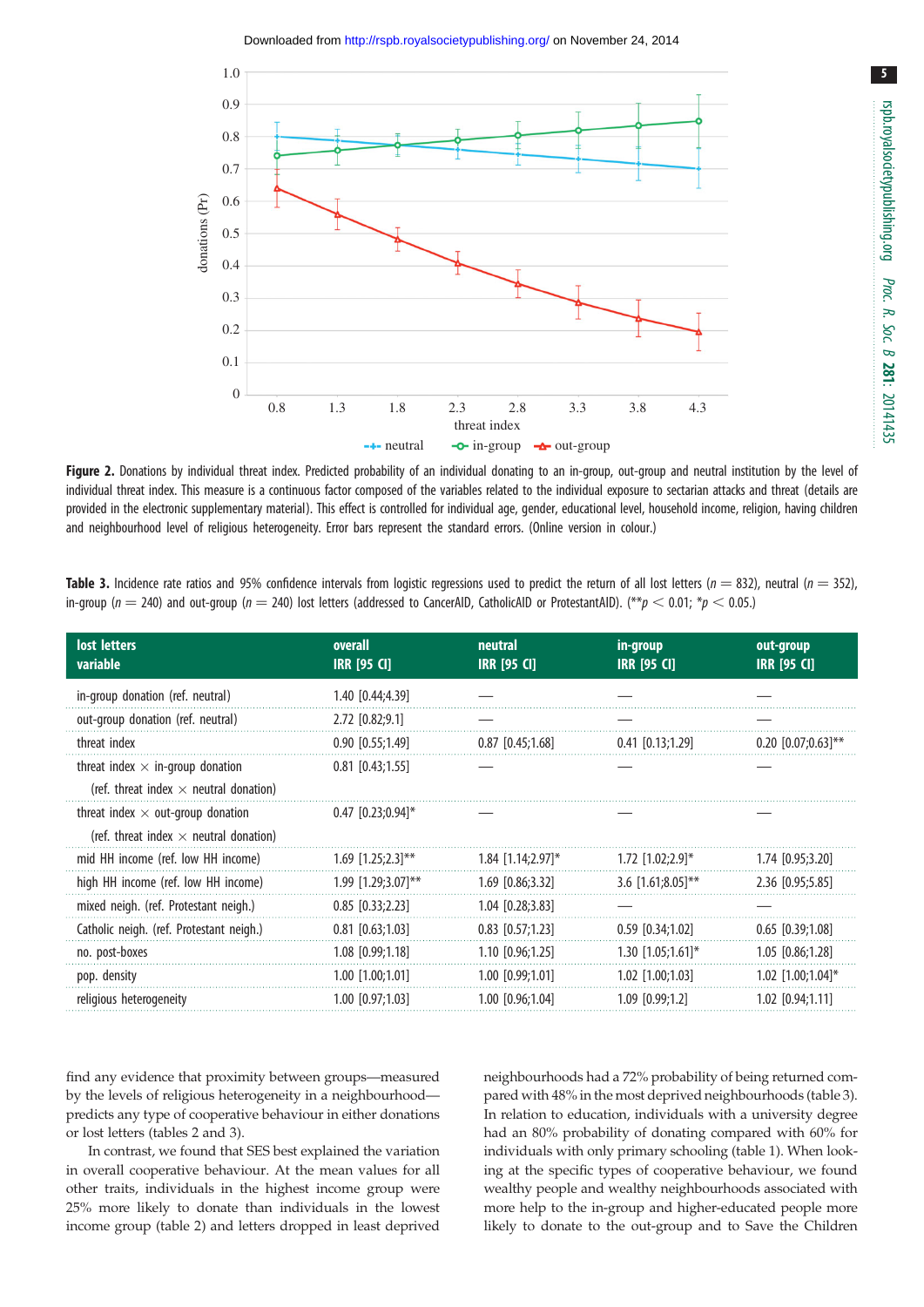6

Downloaded from<http://rspb.royalsocietypublishing.org/>on November 24, 2014

<span id="page-5-0"></span>

Figure 3. Letters returned by neighbourhood threat index. Predicted probability of return of in-group, out-group and neutral lost letters by the level of neighbourhood threat index. This measure is the neighbourhood aggregate of the continuous factors, which are composed of the variables related to the individual exposure to sectarian attacks and threat (details are provided in the electronic supplementary material). This effect is controlled for neighbourhood religious composition, income deprivation, number of post-boxes, population density and level of religious heterogeneity. Error bars represent the standard errors. (Online version in colour.)

[\(tables 2](#page-3-0) and [3\)](#page-4-0). We also found that people with children were more likely to donate, but specifically to in-group not outgroup schools ([table 2](#page-3-0)).

## 4. Discussion

Our results indicate that while in a situation of intergroup conflict, individuals are more likely to reduce cooperation with out-group members, this will have no effect on cooperative behaviour towards the in-group. Current theoretical models of parochial altruism build on the assumption that increased pro-sociality or in-group altruism results in a group advantage in a situation of intergroup conflict [\[2](#page-6-0)-4]. Laboratory-based empirical results supporting these models are based on a game pay-off structure in which altruistic groups always outcompete selfish groups in a situation of group conflict [[5,10](#page-6-0)]. Here, we question whether this assumption is realistic and argue that it is not generalizable to all situations where groups are in competition or conflict. In the case of Catholics and Protestants in Northern Ireland recent conflict between the two groups has mostly been over issues related to schools, housing and symbolic displays [[21\]](#page-7-0); it is possible that in these situations increased group cohesion does not provide a group advantage, or that the individual cost of helping the group outweighs the potential group advantage.

In situations of intergroup conflict where within-group cooperation may provide a group advantage—such as intergroup warfare—the individual bearing the costs for the group may not be acting out of altruistic concerns. Instead the behaviour may be the result of reputation considerations [\[26](#page-7-0)], enforcement by other group members or the prospect of personal material gain [\[27](#page-7-0)], or may represent hierarchical dominance structures (e.g. conscription) in larger societies which may operate for the benefit of powerful individuals [\[28](#page-7-0)].

Our results point to the importance of SES in explaining the variation in cooperative behaviour as found in previous studies [\[29](#page-7-0),[30](#page-7-0)], and put in question the findings of previous studies on intergroup conflict and cooperation that fail to take into account the variation of individual SES [[5,6,8](#page-6-0)–[10\]](#page-6-0). The lower levels of cooperation found for individuals of low SES in behaviours where there is a monetary stake, such as the donations experiment, could be explained by the relative cost of cooperation being higher for poor individuals than for wealthy ones. The fact that we also find individuals in deprived neighbourhoods less likely to engage in an cooperative act without an associated monetary cost (i.e. posting a letter) is more surprising, but the harsh environment and possible shorter-time horizons of individuals experiencing income deprivation [\[31](#page-7-0)] may minimize the potential for long-term reciprocity leading to a general reduction in cooperative behaviour [[32\]](#page-7-0). Notably, low-income individuals in our sample are less likely to trust people in their neighbourhoods lends support to this proximate explanation (see the electronic supplementary material).

Another possibility, proposed by Gavrilets & Fortunato [[33\]](#page-7-0), is that within-group inequality is driving the differential investment in the between-group conflict, with the different individual costs and benefits of intergroup conflict resulting in higher in-group contributions by high-status individuals. In other words, in a situation of intergroup conflict, high status individuals have more to gain or lose, and as a result, are more likely to invest in the in-group. According to this model, the behaviour of high-status individuals is seemingly altruistic at the within-group level, however, these individuals' behaviour is not motivated by altruism but rather by competition with their high ranking peers in other groups. Our results provide some empirical support for this model as we find that both wealthy individuals and neighbourhoods are more likely to contribute to the in-group, possibly indicating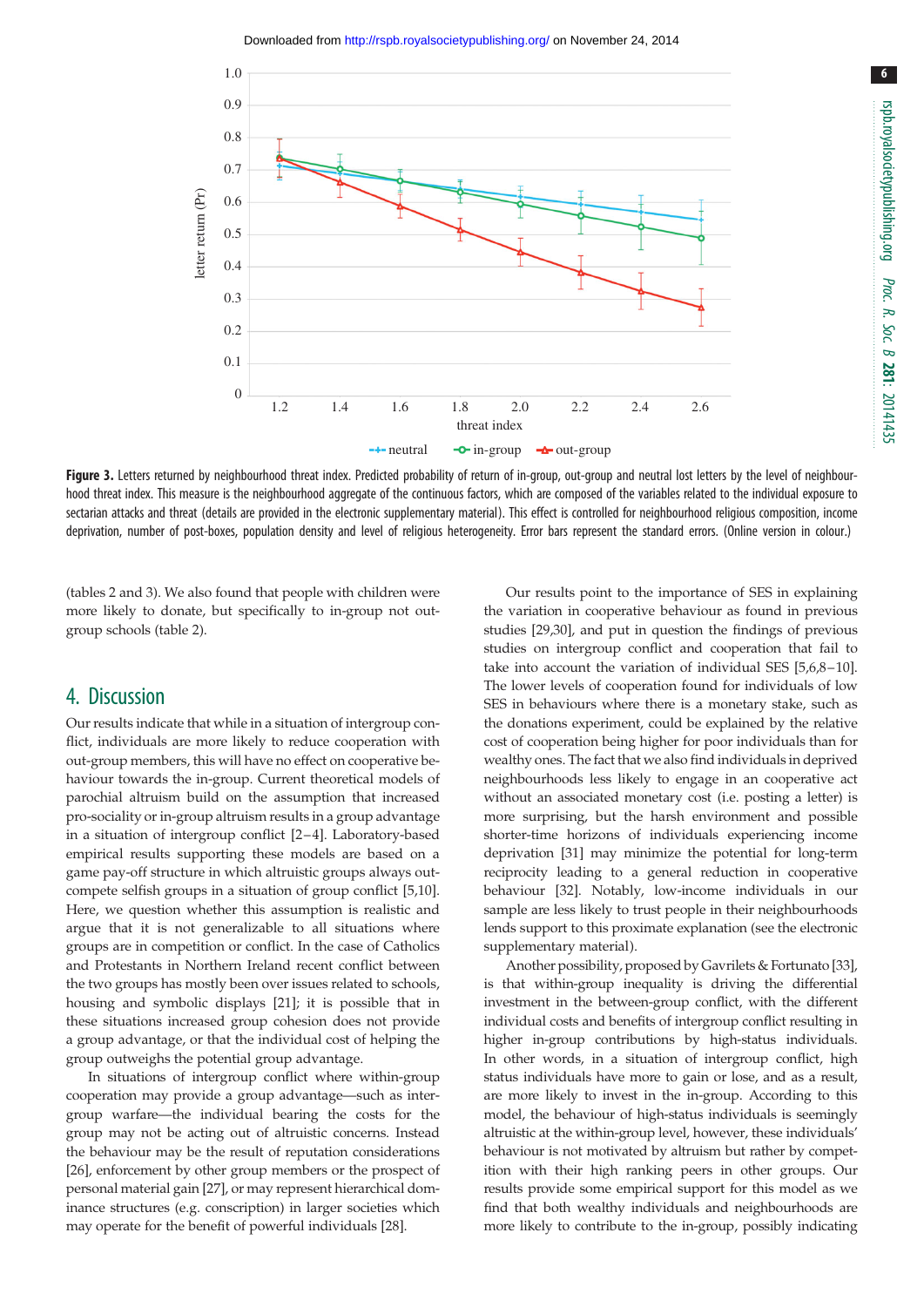<span id="page-6-0"></span>that wealthy Catholics and Protestant are more willing to invest in intergroup competition.

The fact that individuals with children were more likely to donate to an in-group, but not an out-group school, led us initially to assume that people wanted to benefit their own children's school. However, when re-analysing the data using instead the binary variable of children currently living at home (more likely to reflect children attending the nearby in-group school, than offspring who may have left the household) no significant effect was found (see the electronic supplementary material, table S6). This suggests that shared kinship is not the mediating mechanism for increased donations. People with children are also more likely to donate to the neutral charity Save the Children, but this might be related to a priming effect of people with children being more inclined to donate to a charity invoking children. It is also interesting to note that levels of neighbourhood religious heterogeneity do not affect cooperation, challenging the notion that group diversity undermines social cohesion [\[34](#page-7-0)].

There are some potential limitations to our study. It is possible that our neutral institutions were, in fact, perceived as biased towards one or other religious group, but neither religious background or threat levels significantly explain the variation in neutral donations or letters return. This suggests that neutral institutions are not particularly affiliated with either group. The donation experiment induces a possible priming effect on the participants, as it was conducted after the questionnaire. We decided against conducting the experiment before, as this might have raised suspicion from the participants that they were taking part in an experiment. We would expect a prime to amplify the effects of conflict on parochial altruism (i.e. increase in-group altruism and reduce out-group altruism), so the reduction in out-group cooperation might be less striking without priming. However, the prime should also enhance in-group cooperation if parochial altruism is operating, and as exposure to conflict in our primed experiment did not predict variation in in-group cooperation, the effect is not likely to be present without the prime either.

Our experimental design also does not allow us to resolve endogeneity issues, as the levels of exposure to violence may not be exogenous to individual cooperative behaviour; for example, younger, poorer and less-educated individuals may be more likely to be involved in sectarian conflict and as a result feel more threatened. In order to attenuate these endogeneity issues we control in our analysis for the contextual variables significantly correlated with intergroup conflict. Furthermore, we should be aware of the selection bias inherent to studies involving active participation, such as our donations experiment, as people willing to participate in the survey could be more cooperative than the wider population (i.e. participating in the study in itself may be a cooperative act) [13]. Nevertheless, we find our sample to be representative of the population at the neighbourhood, city and country level when comparing it with the 2011 UK Census data on of gender, religion, age, education and employment status (see the electronic supplementary material, table S3).

Finally, the lost letter experiment—which does not suffer from selection bias—largely replicates the donations' results, with both pointing to the importance of SES and how conflict negatively affects cooperative behaviour towards the outgroup. Our results highlight the importance of empirically testing theoretical models by measuring large-scale cooperation in a real-world setting, and demonstrate how adversity, either from conflict or deprivation, leads to the breakdown of all types of cooperation.

Acknowledgements. We thank Leo Dunstan, Emily Borrelli, Rahmat Tarsat and Adam Kenny for their help with the data collection and Alexandra Alvergne, David Lawson, Shakti Lamba, Caroline Uggla and the members of the Human Evolutionary Ecology Group at University College London for their feedback.

Data accessibility. The dataset with survey, donations and lost letter returns information is available from Dryad, doi: [dx.doi.org/](http://dx.doi.org/10.5061/dryad.g722q) [10.5061/dryad.g722q](http://dx.doi.org/10.5061/dryad.g722q).

Funding statement. The research was supported by the Fundação para a Ciência e a Tecnologia, Portugal and a European Research Council Advanced Award to Ruth Mace (ERC AdG249347). This study was approved by the UCL Research Ethics Committee (ID: 2390/002).

# **References**

- 1. Atkin R. 1990 Pillar of fire: Dunkirk 1940. London, UK: Sidgwick & Jackson.
- 2. Bowles S, Choi J-K, Hopfensitz A. 2003 The co-evolution of individual behaviors and social institutions. J. Theor. Biol. 223, 135– 147. [\(doi:10.1016/S0022-5193\(03\)00060-2](http://dx.doi.org/10.1016/S0022-5193(03)00060-2))
- 3. Choi J-K, Bowles S. 2007 The coevolution of parochial altruism and war. Science 318, 636 - 640. [\(doi:10.1126/science.1144237\)](http://dx.doi.org/10.1126/science.1144237)
- García J, van den Bergh JCJM. 2011 Evolution of parochial altruism by multilevel selection. Evol. Hum. Behav. 32, 277-287. [\(doi:10.1016/j.](http://dx.doi.org/10.1016/j.evolhumbehav.2010.07.007) [evolhumbehav.2010.07.007\)](http://dx.doi.org/10.1016/j.evolhumbehav.2010.07.007)
- 5. Bornstein G. 2003 Intergroup conflict: individual, group, and collective interests. Pers. Soc. Psychol. Rev. 7, 129– 245. [\(doi:10.1207/S15327957PS](http://dx.doi.org/10.1207/S15327957PSPR0702_129-145) [PR0702\\_129-145\)](http://dx.doi.org/10.1207/S15327957PSPR0702_129-145)
- 6. Bernhard H, Fischbacher U, Fehr E. 2006 Parochial altruism in humans. Nature  $442$ ,  $912-915$ . ([doi:10.](http://dx.doi.org/10.1038/nature04981) [1038/nature04981](http://dx.doi.org/10.1038/nature04981))
- 7. Voors M, Nillesen E, Verwimp P, Bulte E, Lensink R, van Soest D. 2012 Violent conflict and behavior: a field experiment in Burundi. Am. Econ. Rev. 102, 941 – 964. [\(doi:10.1257/aer.102.2.941](http://dx.doi.org/10.1257/aer.102.2.941))
- 8. Gneezy A, Fessler DMT. 2011 Conflict, sticks and carrots: war increases prosocial punishments and rewards. Proc. R. Soc. B 279, 219 – 223. ([doi:10.](http://dx.doi.org/10.1098/rspb.2011.0805) [1098/rspb.2011.0805\)](http://dx.doi.org/10.1098/rspb.2011.0805)
- 9. Bauer M, Cassar A, Chytilova J, Henrich J. 2014 War's enduring effects on the development of egalitarian motivations and in-group biases. Psychol. Sci. 21, 47–57. ([doi:10.1177/0956797 613493444](http://dx.doi.org/10.1177/0956797613493444))
- 10. Puurtinen M, Mappes T. 2009 Between-group competition and human cooperation. Proc. R. Soc. B 276, 355 – 360. [\(doi:10.1098/rspb.2008.1060\)](http://dx.doi.org/10.1098/rspb.2008.1060)
- 11. Arrow H. 2007 The sharp end of altruism. Science 318, 581 – 582. [\(doi:10.1126/science.1150316](http://dx.doi.org/10.1126/science.1150316))
- 12. Laury SK, Taylor LO. 2006 Altruism spillovers: are behaviors in context-free experiments predictive of altruism toward a naturally occurring public good?

J. Econ. Behav. Organ. 65, 9 – 29. [\(doi:10.1016/j.](http://dx.doi.org/10.1016/j.jebo.2005.05.011) [jebo.2005.05.011\)](http://dx.doi.org/10.1016/j.jebo.2005.05.011)

- 13. Levitt SD, List JA. 2007 What do laboratory experiments measuring social preferences reveal about the real world? J. Econ. Perspect. 21, 153 - 174. ([doi:10.1257/jep.21.2.153](http://dx.doi.org/10.1257/jep.21.2.153))
- 14. List JA. 2007 On the interpretation of giving in dictator games. J. Polit. Econ. 115, 482-493. ([doi:10.1086/519249\)](http://dx.doi.org/10.1086/519249)
- 15. Binmore K. 2010 Social norms or social preferences? Mind Soc. 9, 139–157. [\(doi:10.1007/s11299-010-0073-2\)](http://dx.doi.org/10.1007/s11299-010-0073-2)
- 16. Henrich J et al. 2005 'Economic man' in crosscultural perspective: behavioral experiments in 15 small-scale societies. Behav. Brain Sci. 28, 795– 815; discussion 815 – 855. ([doi:10.1017/](http://dx.doi.org/10.1017/S0140525X05000142) [S0140525X05000142](http://dx.doi.org/10.1017/S0140525X05000142))
- 17. Burton-Chellew MN, West SA. 2013 Prosocial preferences do not explain human cooperation in public-goods games. Proc. Natl Acad. Sci. USA 110, 216– 221. [\(doi:10.1073/pnas.1210960110](http://dx.doi.org/10.1073/pnas.1210960110))

7